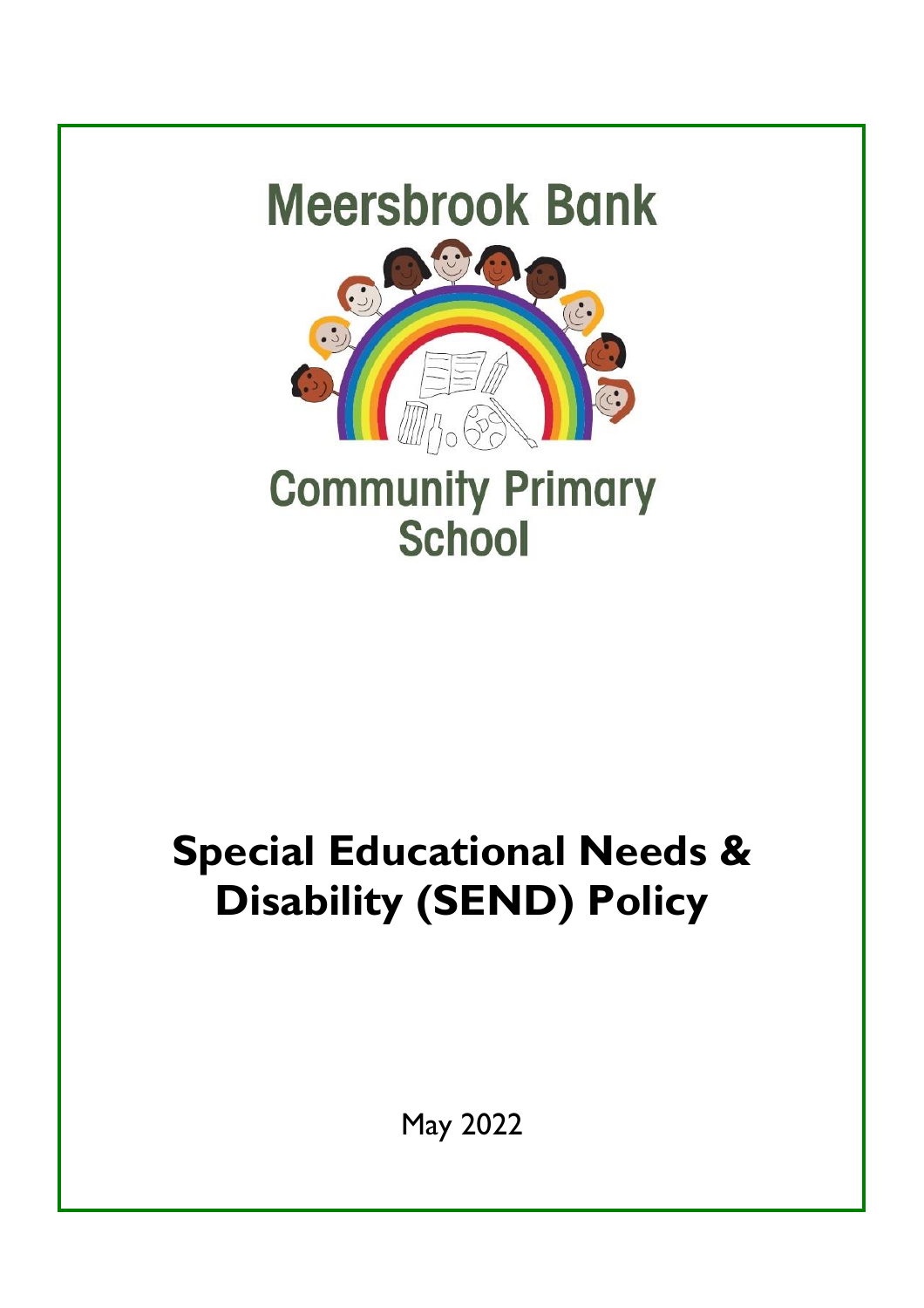Revision History

| Date          | Changes made                                                                                                                                                              | Author(s)          |
|---------------|---------------------------------------------------------------------------------------------------------------------------------------------------------------------------|--------------------|
| Nov 2018      |                                                                                                                                                                           | A. Hinchcliffe     |
| April 2021    | Updated information about My Plans and EHCP process<br>$\bullet$<br>Added transition information<br>Updated staffing details following changes to leadership<br>$\bullet$ | <b>B.</b> Marriott |
| February 2022 |                                                                                                                                                                           | Bussey             |

Approval History

| Date   | Committee                                    | Minute<br>No. |
|--------|----------------------------------------------|---------------|
| 10/6/2 | <b>Sateguarding &amp; Premises Committee</b> | . .           |

Review: This policy will be due for renewal in 1 year

| Date due for renewal |  |
|----------------------|--|
| May 2023             |  |

## **1. Introduction**

At Meersbrook Bank Primary School we are committed to providing a broad and balanced academic and social curriculum which is accessible to all. As part of our commitment to equal opportunities we ensure that all children, including those with SEND are included within all aspects of school life and feel fully part of our school community.

# **2. Aims**

This policy aims to:

- Raise the aspirations and expectations of all children with SEND
- Ensure early and accurate identification of children with SEND
- Ensure that all children receive an enriching school experience that meets their individual needs
- Improve the outcomes for children with SEND
- Promote the development of self-confidence and self-esteem in all children
- Identify the roles and responsibilities of staff in providing for children's special educational needs.
- Ensure parents and families are able to play their part in supporting their child's development

This policy has been provided in accordance with the Children and Families Act 2014, SEND Code of Practice 2014 and Equality Act 2010

## **3. Definition of SEND**

As recognised in the SEND Code of Practice, "a child or young person has SEND if they have a learning difficulty or disability which calls for special educational provision to be made for him or her. A child of compulsory school age or a young person has a learning difficulty or disability if he or she "Has a significantly greater difficulty in learning than the majority of others of the same age or has a disability which prevents him or her from making use of facilities of a kind generally provided for others of the same age in mainstream schools or mainstream post-16 institutions".

The Code of Practice (2014, updated January 2015) makes clear the four broad areas of Special Educational Need and these are:

- Communication & Interaction
- Cognition & Learning
- Social, Emotional and Mental Health
- Sensory and/or Physical Needs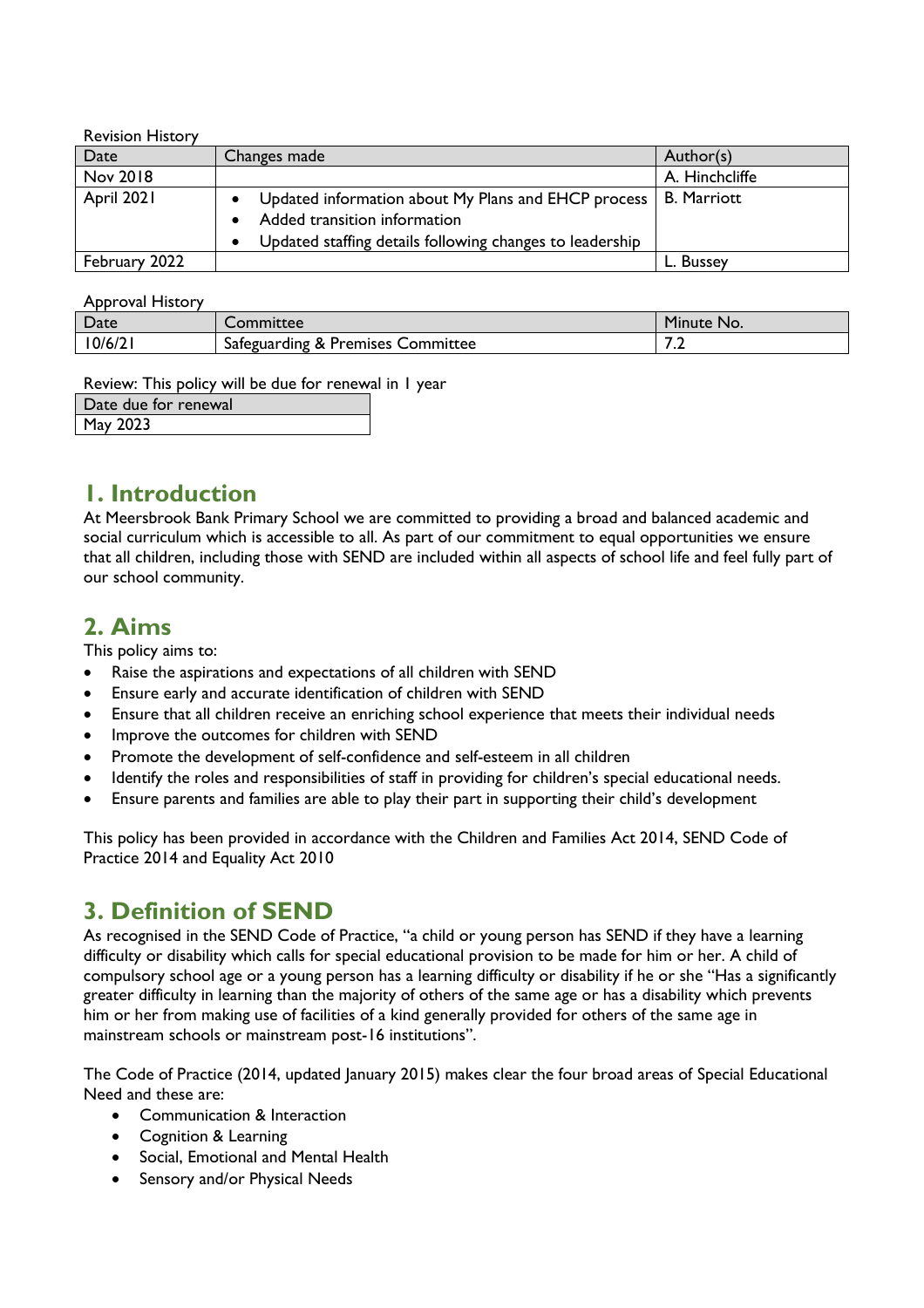It is important to recognise that a child's needs may fall into more than one category and may change over time.

## **4. Roles and responsibilities**

#### **SENCO**

The Special Educational Needs Co-ordinator is Lisa Bussey.

The SENCO:

- Oversees the day to day operation of the school's SEND policy.
- Regularly monitors all pupils' current attainment levels to ensure the early discovery of any unidentified special educational needs.
- Ensures all SEND pupils have equality of access to the full school curriculum.
- Ensures adequate provision is made for SEND within the budgetary constraints of available finance.
- Oversees the records of all children with SEND.
- Liaises with and advises teaching staff.
- Monitors the progress of pupils with SEND and adjusts provision accordingly.
- Addresses any training needs relevant to staff working with children within the school.
- Liaises with external agencies.

#### **Teachers and Support Staff**

All teachers are teachers of pupils with SEND and are therefore responsible for ensuring that all children's needs are met through appropriate planning and provision within the classroom. This may include making use of specific resources and strategies. Additional targeted interventions may supplement high quality first teaching to address specific areas of difficulty.

#### **Head Teacher**

The Head Teacher (Gemma Harvey) is responsible for ensuring that the Special Needs provision meets statutory requirements.

#### **Governing Board**

The Governing Board has due regard to the SEN Code of Practice (2014) when carrying out its duties towards all pupils with SEND. The named governor identified to have specific oversight of the school's SEND provision is Kirsten Johnson. The identified governor will ensure all governors are aware of the school's SEND provision.

## **4. Identification, Assessment and Provision**

We recognise the importance of early identification for children with SEND in order to provide the best possible provision and improve the outcomes for those pupils. The continuous cycle of planning, teaching and assessing takes into account the wide range of abilities, aptitudes and interests of the children within our school. Any pupils who are falling significantly outside of the range of expected academic achievement will be monitored. Initial concerns may be expressed by staff and/or parents. Concerns are documented, carefully monitored and reviewed.

The needs of pupils are assessed considering:

- Classroom assessments, both formative and summative
- Social skills and emotional wellbeing
- Concerns raised by the child, parents, outside agencies

The child's class teacher will take steps to provide differentiated learning opportunities that will aid the pupil's progression and enable the teacher to better understand the provision and teaching style that needs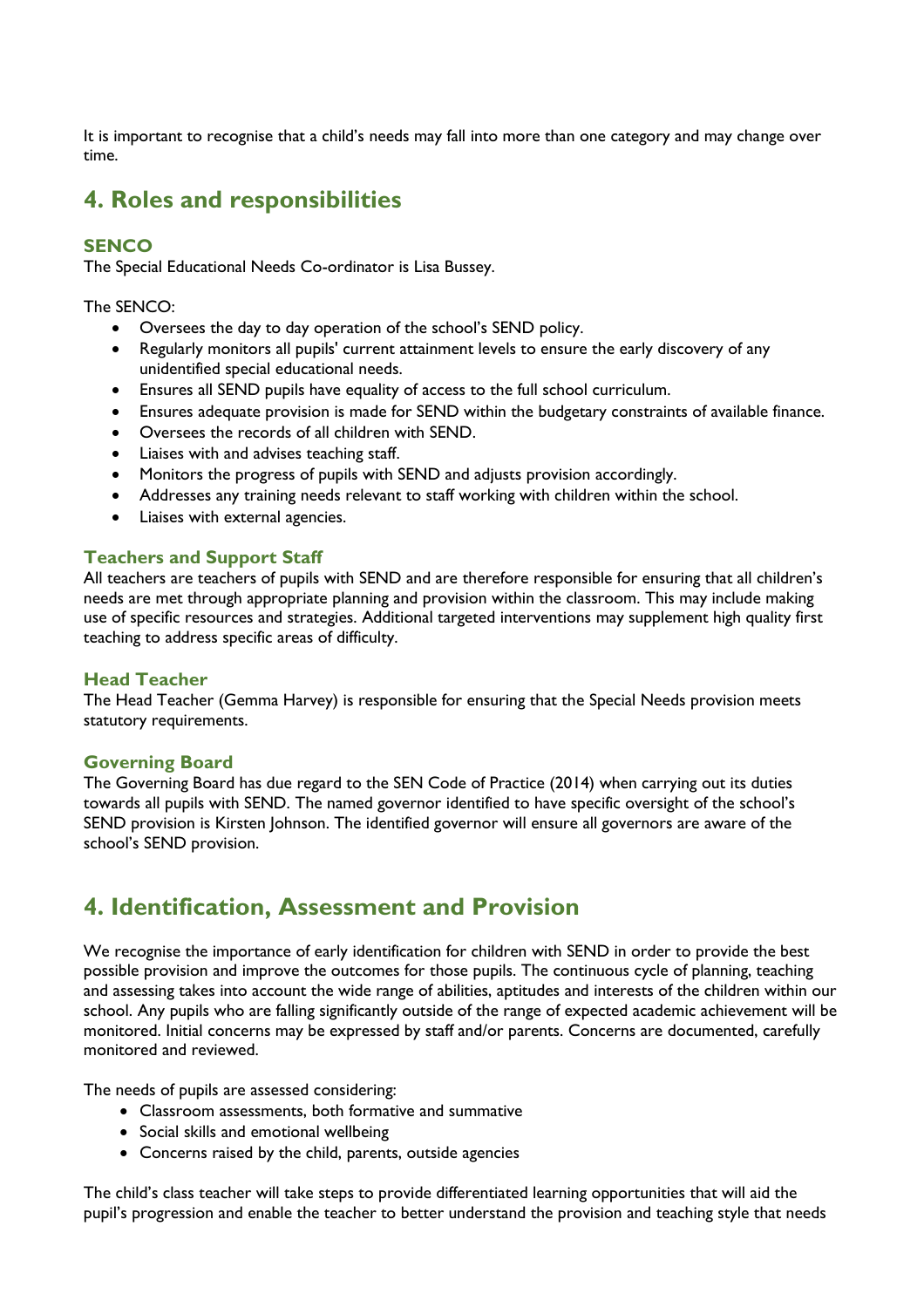to be applied. If progress is less than the expected rate the class teacher will seek advice and implement provision that is additional to and different from the school's usual differentiated curriculum.

This additional support for children, who do not have Educational Health Care Plans, is called SEN Support and these children will be on the school SEND register.

#### **SEND Support**

When a child is identified as having SEND we take action to remove the barriers to learning for that child. We take a graduated approach to Special Educational Provision using the Assess – Plan – Do – Review cycle. Quality first teaching within the classroom is a main priority. The class teacher will make use of available classroom and school resources to support pupils' individual needs, including:

- A differentiated curriculum and a flexible approach to learning.
- One to one small group, individual and in class support.
- Targeted interventions
- Social, emotional and wellbeing support
- Information and training for subject teachers and support staff.

All children on the SEND register will have a support plan which is written by the class teacher with support from the SENCO. The support plan is a working document that is updated regularly to show the individual targets and steps of progress for each child. Achievable outcomes are agreed by teaching staff, SENCO, parents and the child and these are then reviewed termly. These review meetings ensure that the outcomes, strategies and progress are understood and agreed by everyone involved with the child. These may be led by the school SENCO and may also be attended by other agencies who are involved with the pupil. The paperwork from these meetings will be shared with the relevant teaching staff and parents will receive a copy for their own records.

A child will be considered for removal from the SEND register where sustained good progress is made. For example if:

- The attainment gap has been sufficiently closed between the child and their peers.
- A child's wider development and/or social needs have improved and the progress in the targeted area is considered to be sustained.
- SEND support is no longer required to ensure that progress is sustained.

#### **'My Plans'**

If children need additional support and are continuing to make less than expected progress at SEN Support, they then may move to having a My Plan. This document includes more information from a range of external agencies and has more input from the family. It is also reviewed termly and follows the same review cycle as support plans. Some children will remain on the My Plan and use this as a stand-alone document and some children will use the My Plan as part of a request to assess for an EHCP. For this to happen the My Plan will have been taken to a locality panel of SENCOs and SEND professionals to ensure that all relevant information and provision is in place before moving to the next step of applying for an EHCP.

#### **Education and Health Care (EHC) Plans**

An application for an EHC Plan assessment may be considered when all stakeholders feel that a mainstream education no longer meets the needs of the individual child and a statutory document to outline need is appropriate. This would be done following input and advice from the Educational Psychology service and/or other professionals. For children who require additional provision, extra funding may also be requested through the Locality funding panel.

The process for a new EHC Plan will take up to 20 weeks from the initial request to an EHC Plan being issued. The Local Authority SEN Team will decide whether or not to issue an EHC Plan using further documentation and input from a range of health and care professionals as appropriate. If a child has an EHC Plan issued they will then have formal annual reviews to review their outcomes and progress. The class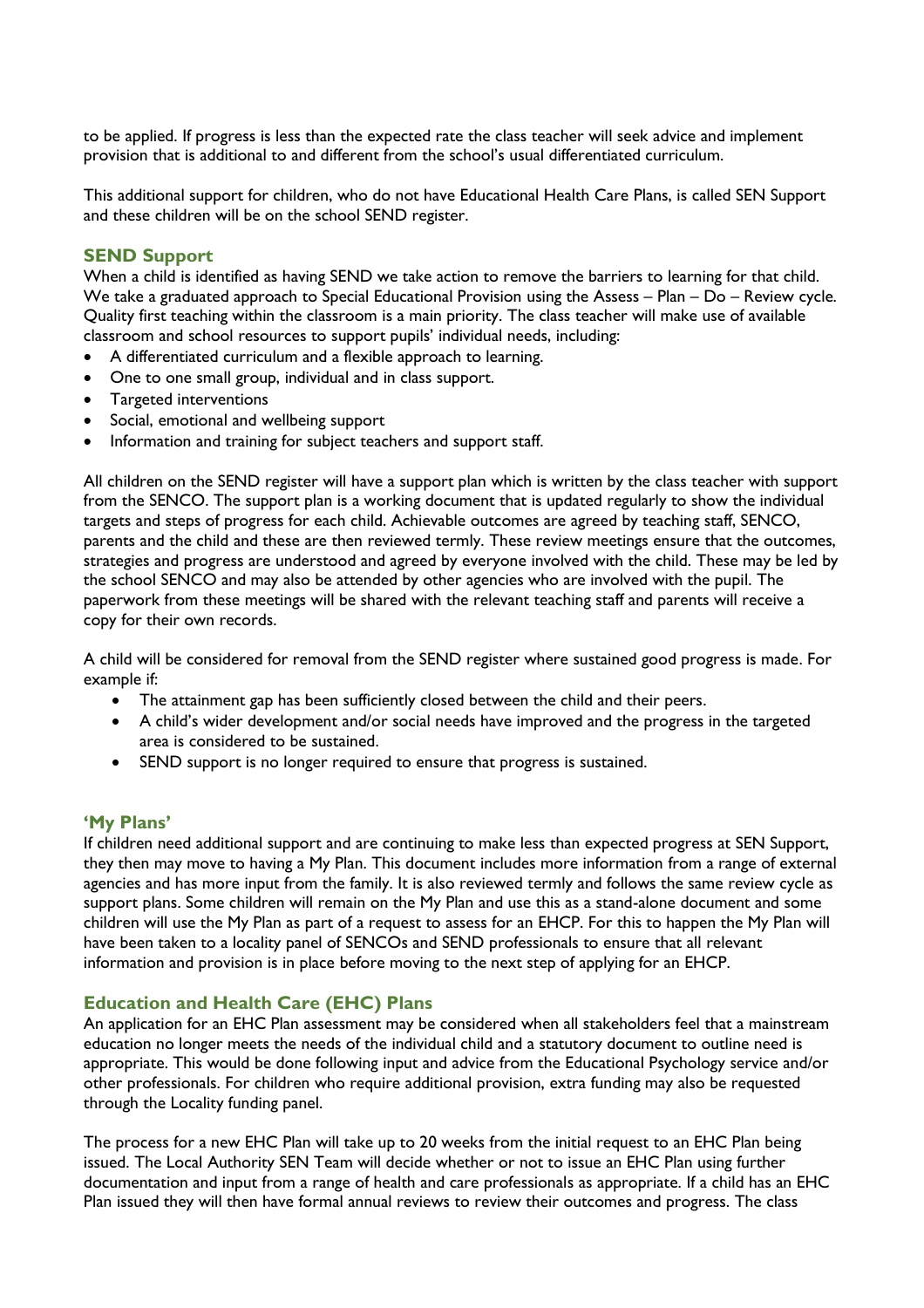teacher will also write a SEN support plan for that child to meet the objectives set in their EHC Plan which can then be reviewed termly.

#### **Children with English as an Additional Language (EAL)**

Children who have English as an Additional Language need their progress to be monitored carefully across all aspects of their learning. This is to identify correctly whether difficulties are as a result of learning English as an additional language or if they are a result of SEND. Difficulties related solely to EAL are not SEND and the progress of these children will be monitored separately.

## **5. Working in Partnership**

#### **Pupils**

We encourage pupils to take responsibility for their learning and to make decisions that are appropriate to their stage of development. It is important that children develop a good understanding of themselves and what they need whilst recognising what makes them unique and what they have to be very proud about.

Through open and supportive discussions, we encourage pupils to voice their opinions about their experience of school and to be an important part of discussions about their provision and progress. We want all pupils to leave our school feeling confident in themselves and being empowered by knowing what they need to succeed in the next stage of their education.

#### **Parents and Carers**

At Meersbrook Bank we believe that a close working relationship with parents and carers is vital in order to ensure early and accurate identification of needs, to develop achievable and appropriate outcomes and to maintain effective intervention and provision.

If an assessment or referral indicates that a pupil has additional learning needs, the parents and the pupil will always be consulted with regards to future provision. Parents are invited to attend meetings with external agencies regarding their child, and are kept up to date and consulted on any points of action drawn up in regards to their child's provision. In cases where more frequent regular contact with parents is necessary, this will be arranged with the SENCO based on the individual pupil's needs. The SENCO may also signpost parents of pupils with SEND to the local authority services where specific advice, guidance and support may be required.

If parents are unable to attend review meetings we can hold discussions on the phone and send home relevant paperwork. An opportunity is always provided for parents to share their opinions and feelings and we value the detailed knowledge that parents have about their child and what their child may need. We encourage parents to support us by helping their children to achieve their targets.

#### **External Agencies**

Where appropriate we may refer for additional support from external agencies. Parents/carers are always fully involved in this process. We have many positive links with a range of outside agencies to support the development of pupils in our school. These include:

- Speech & Language Therapy Team
- Educational Psychologist
- Learning Support
- Occupational Health
- Multi-Agency Support Team
- Autism Team
- SEND 0-5 Team
- School Health Team